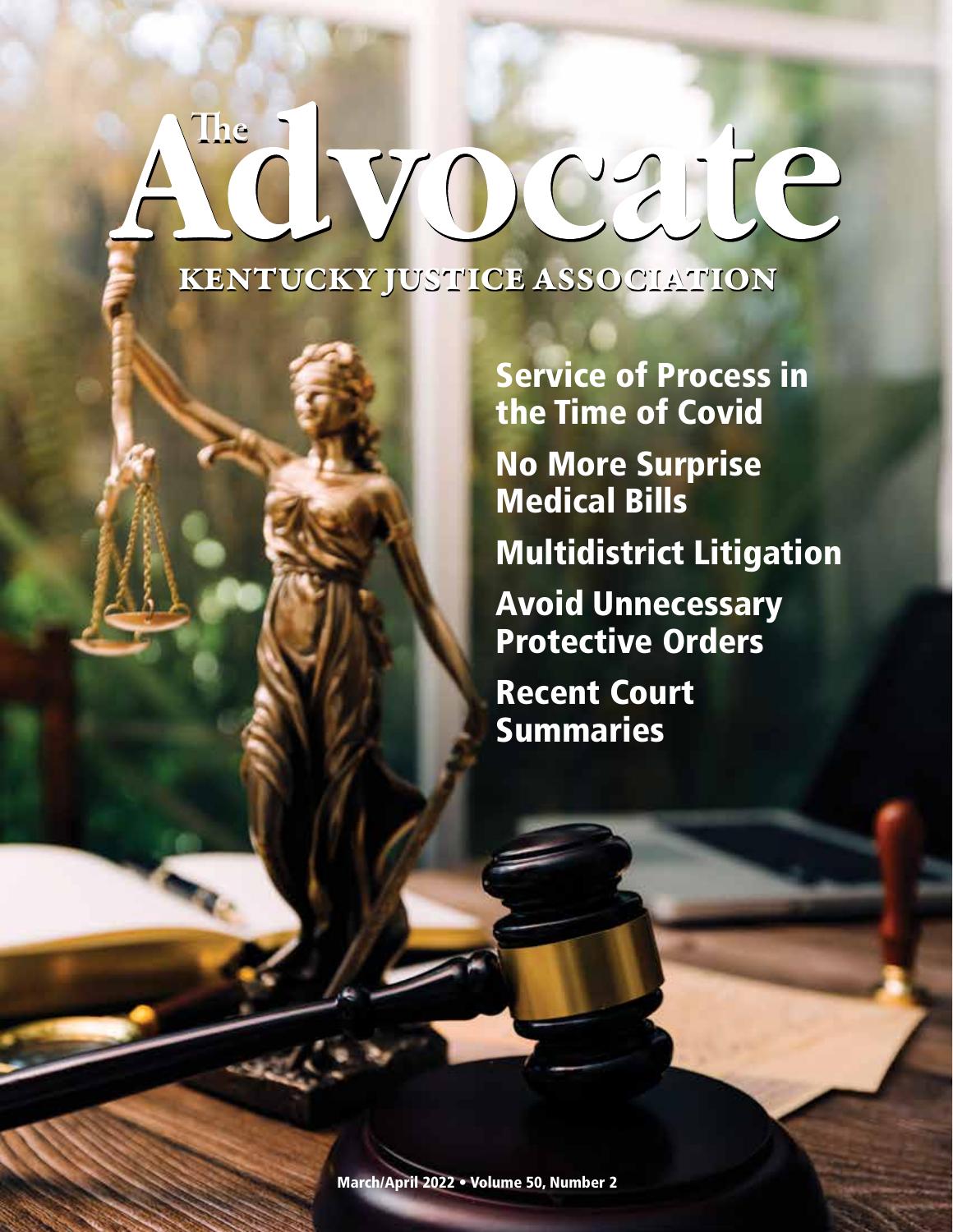

By Melanie S. Bailey and Jessica L. Powell

## Multidistrict Litigation: The Most Common Case Proceeding Many Know Little About

The September 30, 2021, a little more than 62<br>percent of civil cases pending in federal district<br>courts were subject to multidistrict litigation. percent of civil cases pending in federal district courts were subject to multidistrict litigation. Despite multidistrict litigation comprising most civil cases in federal court, many attorneys know little or nothing about it. This article attempts to serve as an introduction to the subject.

Imagine this scenario: The Food and Drug Administration announces a recall of Drug X after recent testing revealed the drug was contaminated with a substance that could cause serious injury or death. Not long after, lawsuits are filed by or on behalf of those who were injured or died due to Drug X in federal courts of varying districts.

Using traditional case progression, each of these separately filed cases would conduct its own discovery and file its own pre-trial motions. The problem is, with multiple cases in multiple courts, inconsistent rulings are a risk. Further, there is a vast duplication of work. For example, the defendants' experts would be deposed by every plaintiff. But what if there was a way to avoid duplication of discovery, to prevent inconsistent pretrial rulings, and to conserve the resources of the parties, their counsel, and the judiciary? The Multidistrict Litigation Statute was Congress' attempt to do just that.

#### The Multidistrict Litigation Statute

In 1968, Congress enacted the Multidistrict Litigation Statute, 28 U.S.C. § 1407, in an attempt to make litigation less burdensome to the courts and parties. Under this statute, when civil actions involving one or more common questions of fact are pending in different districts, they may be transferred to any district for "coordinated or consolidated pretrial proceedings."1 This statute is exceptional in that the transferee district is not subject to any venue restrictions.<sup>2</sup> In other words, the statute authorizes transfer to any district, not to a district where the action could have been brought. It is also unique in that it only grants the transferee court authority over pretrial proceedings except in very limited circumstances. That means, if the transferred cases do not

settle or otherwise terminate, they will be remanded back to their original districts on or before the conclusion of pretrial proceedings.3

Most cases, however, are not remanded. According to a November 17, 2021 Congressional Research Service publication, more than 97 percent of the transferred multidistrict litigation (MDL) cases terminated in the transferee court on motion to dismiss, motion for summary judgment, or due to settlement.4

#### Who Decides if the Cases are Transferred to Create an MDL?

The decision whether to transfer cases for coordinated or consolidated pretrial proceedings belongs to the Judicial Panel on Multidistrict Litigation (JPML), a body also created by 28 U.S.C. § 1407. To transfer cases to a district, the JPML must find 1) the cases have common questions of fact, 2) the transfer serves the convenience of the parties and witnesses, and 3) the transfer will "promote the just and efficient conduct of such actions."5

The JPML interprets the "common issues of fact" broadly to promote efficiency. For example, in 1977, the JPML denied the transfer of the then pending 103 asbestos cases, noting among other things, lack of commonality among defendants and plaintiffs, circumstances of exposure predominantly unique to each action, individual questions of causation in each action, and predominantly individual questions of the liability of each defendant in each action.<sup>6</sup> In 1991, however, the JPML granted the transfer of more than 300,000 pending asbestos cases stating, "[W]e are persuaded that this litigation has reached a magnitude, not contemplated in the record before us in 1977, that threatens the administration of justice and that requires a new, streamlined approach."7

It is worth noting that there is no minimal case number requirement for an MDL. Indeed, as little as two cases have been consolidated.<sup>8</sup> However, if there is only a minimal number of cases involved, the movant "is under a heavy burden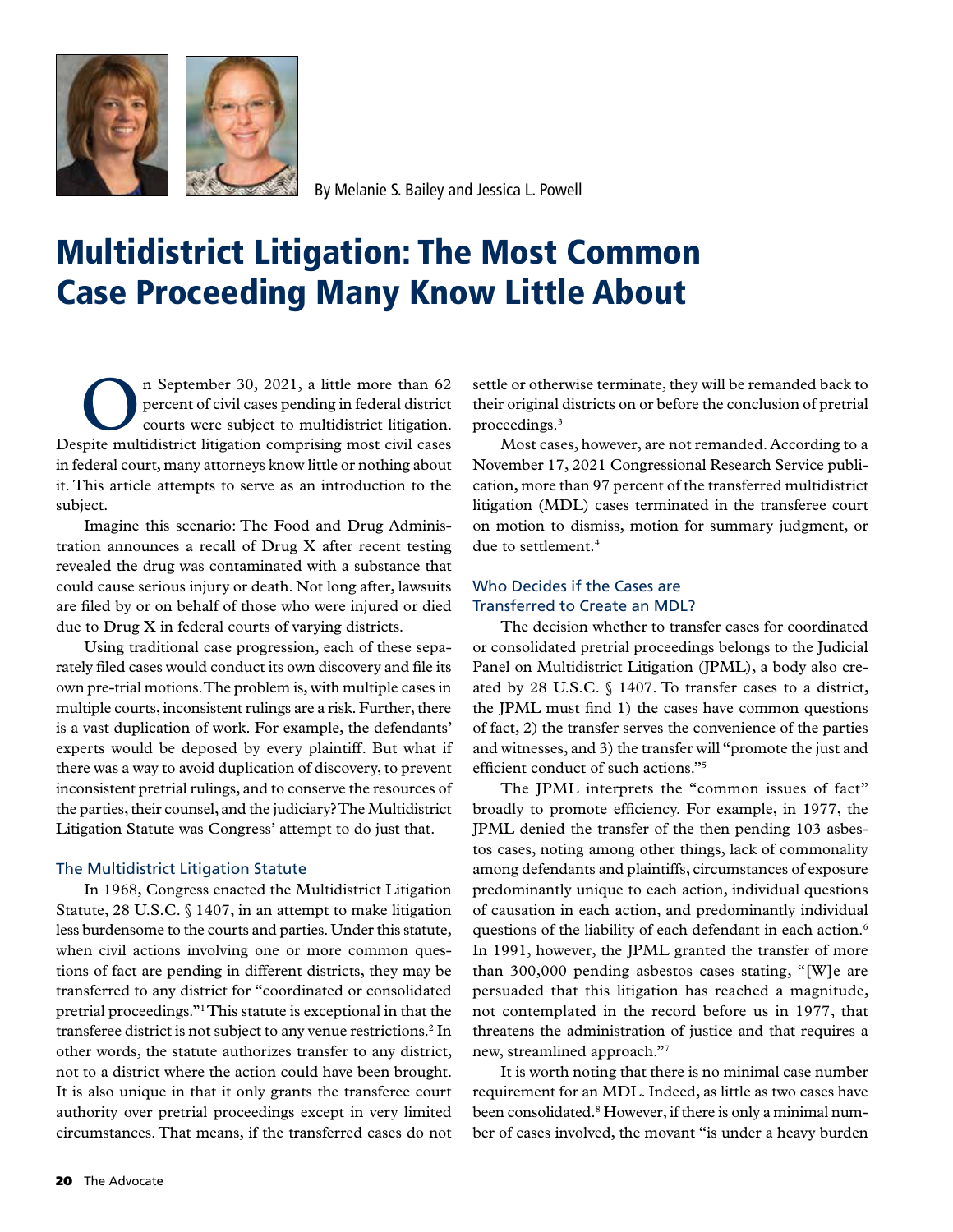to show that those common questions of fact are sufficiently complex, and that the accompanying discovery will be so time-consuming as to further the purposes of Section 1407."9

#### Who Is on the JPML? How Did They Get Appointed?

By statute, the JPML is composed of seven members: sitting circuit and district court judges, each from a different district, designated by the Chief Justice of the United States.<sup>10</sup> The statute does not designate a term for the JPML members, but in recent years the members have been appointed to seven-year terms.<sup>11</sup> Currently, the Chair of the JPML is Judge Karen K. Caldwell, United States District Judge of the United States District Court for the Eastern District of Kentucky.12 The other current members on the panel are Nathaniel M. Gorton (D. Massachusetts), Matthew F. Kennelly (N.D. Illinois), David C. Norton (D. South Carolina), Roger Benitez (S.D. California), Dale A. Kimball (D. Utah), and Madeline Cox Arleo (D. New Jersey).<sup>13</sup>

Since the JPML panel members have their own courts, the JPML's "location" is somewhat of a misnomer. The Clerk of the JPML is in Washington, D.C.; however, JPML hearings can be heard at any federal courthouse.

The JPML conducts hearings approximately every two months<sup>14</sup> and decides where the hearings will be held.

#### How Cases Get Transferred, **Hearings**

Cases get before the JPML in two ways. The first, and vastly more common, is by a party filing a motion to transfer with the JPML and each district court where the motion affects a pending action.<sup>15</sup> The second way is the JPML itself raises the issue through an order directing the parties to show cause as to why an MDL should not be established.16

Regardless of the method in which cases come before the JPML, the panel holds a hearing to decide whether transfer for coordination is appropriate.<sup>17</sup> However, the JPML may dispense with oral arguments if 1) the parties waive oral argument, 2) the dispositive issue has been authoritatively decided, or 3) oral argument would not sufficiently aid the decisional process.18 If oral argument is allowed, the JPML typically limits it to 20 minutes total. The twenty minutes are then spilt evenly between those who are for consolidation and those against. Since the time is very limited, typically the proponents for or against elect one attorney or just a few to speak on behalf of the group.

#### What Judge Gets the MDL?

The parties in a proposed MDL can suggest a district court judge(s) for the cases to be transferred to, and the JPML considers any recommendations. Ultimately, however, the JPML makes the decision. When deciding where to transfer a case, the JPML takes into consideration geographic and administrative issues. For example, the JPML considers where the defendants are based, where more cases originated, where witnesses are located, and the experience of the transferee judge.<sup>19</sup> Examples of recent MDLs include the Opioid litigation, which was assigned to Judge Dan Aaron Polster in the Northern District of Ohio; the Zantac litigation, which was assigned to Judge Robin L. Rodenberg in the Southern District of Florida; and the Juul Labs., Inc. litigation, which was assigned to Judge William H. Orrick in the Northern District of California.

#### What Happens after Transfer?

Some MDLs are massive. For example, the 3M Combat Arms Earplug Product Liability Litigation—at its max—consisted of more than 300,000 cases. A court cannot realistically communicate with every single counsel

*Continued on following page*

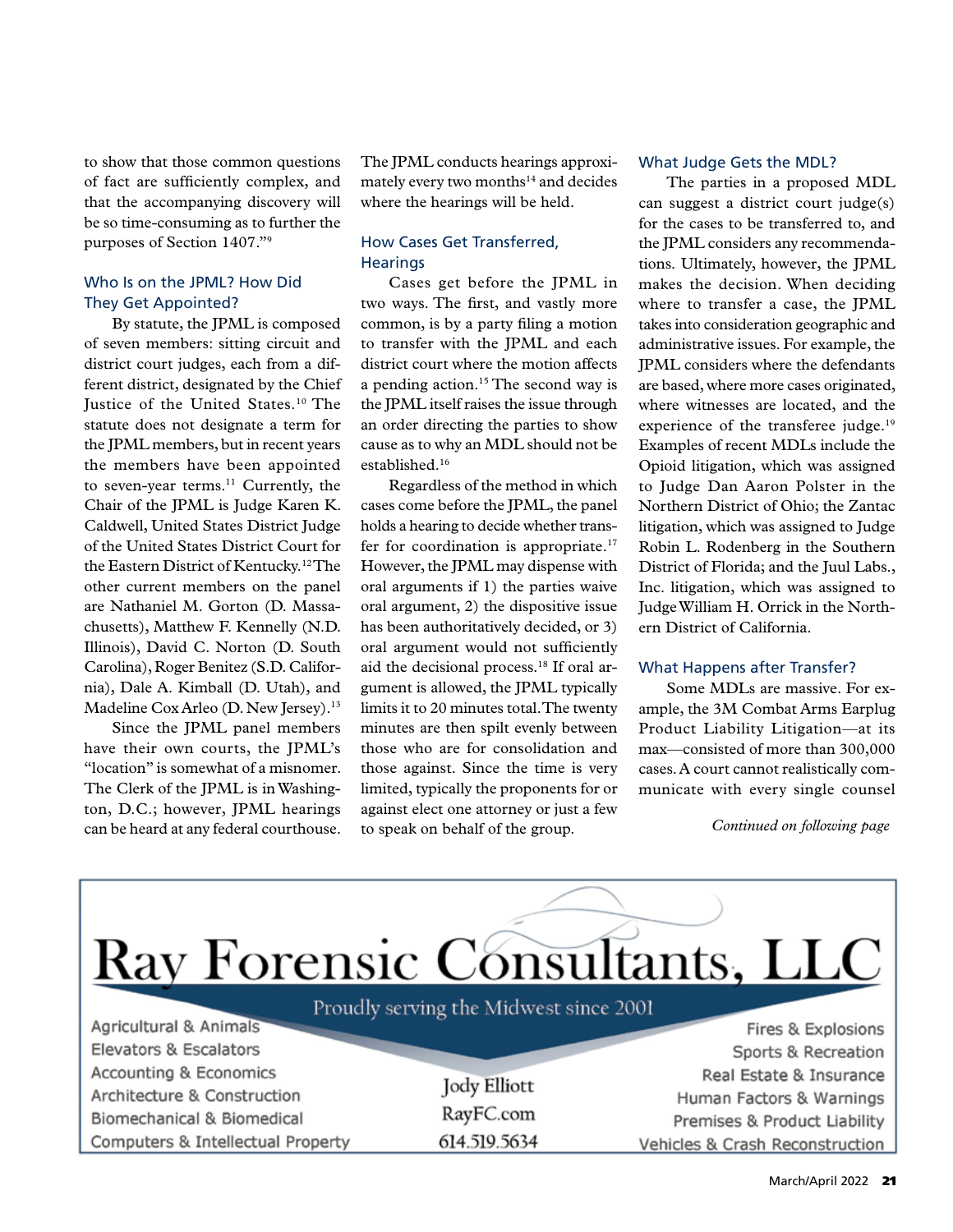#### Multidistrict Litigation

#### *Continued from previous page*

representing those cases.<sup>20</sup> Therefore, once cases are transferred to a district judge, the judge often quickly appoints a Plaintiffs' Steering Committee (PSC) or lead counsel to speak on behalf of all plaintiffs. Typically, there are not many defendants in an MDL; however, if there are, the judge can appoint a Defendants' Steering Committee as well.

Although the MDL judge considers any agreements among the attorneys as to who should be selected for the steering committee, the judge has the final say. Generally, factors considered when determining who to select include an attorney's qualifications, resources (financial and otherwise), prior experience, and ability to work with the court and opposing counsel.

The duties of the steering committee typically involve conducting discovery, drafting pre-trial motions and responses, and disseminating information to the individual plaintiffs. Since the steering committee does work that advance all the cases (i.e., they work for the "common benefit" of all plaintiffs), they are typically compensated for that work when the cases settle. After the steering committee(s) is established, the judge enters standard orders to organize the case. These orders can include:

- An order establishing uniform written discovery often called the "plaintiff fact sheet" or "defendant fact sheet."
- An order directing plaintiffs to file and serve a Master Complaint and for defendants to respond with a Master Answer. The allegations within a Master Complaint and the defenses and answers in the Master Answer are generally deemed to have been plead in all the MDL cases.
- An order outlining the procedure for filing new cases with the transferee court. (More on this to come.)
- An order directing the parties to develop a census, which typically includes a list of the filed and unfiled cases handled by counsel in the MDL.
- Protective orders.

#### Later Cases and Tag-Along Actions

What do you do if there is an existing MDL, and you take on a case with common questions of fact with it? You potentially have three options: 1) file directly with the MDL court (if the MDL court established a procedure to do so), 2) file with the federal court that otherwise would have jurisdiction, or 3) file in state court (if you can).

Typically, the MDL court develops a procedure where new cases can be directly filed into the MDL, thereby bypassing transfer through the JPML. In some MDLs, this requires filing a traditional complaint. In MDLs where a master complaint has been filed, a new case can usually be filed by using a "short form complaint." A short form complaint is an abbreviated complaint that references the master complaint.

If one would prefer to file in the federal court where the case may ultimately be tried (and potentially avoid arguments over venue when and if the case is remanded), one can do that. However, counsel must notify the Clerk of the JPML of the potential "Tag-Along Action" (i.e., a case with common questions of fact with either an existing MDL or a pending motion to transfer to create an MDL).<sup>21</sup> If the Clerk of the JPML determines the potential Tag-Along is appropriate for the MDL, the Clerk enters and serves all parties in the litigation a "Conditional Transfer Order."22 If no one opposes the Conditional Transfer Order, the case is transferred to the MDL. If there

is opposition, the opposing party must file a Motion to Vacate the Conditional Transfer Order.<sup>23</sup> Generally, any opposition to transfer requires unique issue particular to that case to succeed.

The last option is to file in state court if personal jurisdiction is proper. For this option to work, a defendant must be domiciled in the same state as a plaintiff. Otherwise, the defendants will likely remove the case to federal court where it would ultimately be transferred to the MDL.

It is important to note that, unlike class actions, a pending motion to transfer with the JPML and the formation of an MDL does not toll the statute of limitations on unfiled cases. Also, unlike class actions, each case within the MDL remains its own separate case. The cases are just consolidated for pre-trial proceedings.

#### Resolving MDLs

In general, MDLs resolve in a similar method as regular litigation via dispositive motions and settlement. There is, however, a unique case resolution tool in MDLs: the bellwether trial process. In the bellwether trial process, a sample of cases are selected from the pool of MDL suits for trial. The idea is that by trying a representative sample of cases, the parties learn important information, such as potential case value. Thus, these initial trials are "bellwethers," meaning indicators of trends.<sup>24</sup>

Recall that 28 U.S.C. §1407 only provides the transferee court power to conduct coordinated pretrial proceedings. Therefore, for a bellwether to be tried in the MDL court, it 1) must have been originally filed or could have been originally filed in the MDL court, or, 2) the parties consent for the case to be tried in the MDL court.<sup>25</sup> One word of warning regarding consenting to have a case tried in an MDL: once a party has consented to having the case tried in the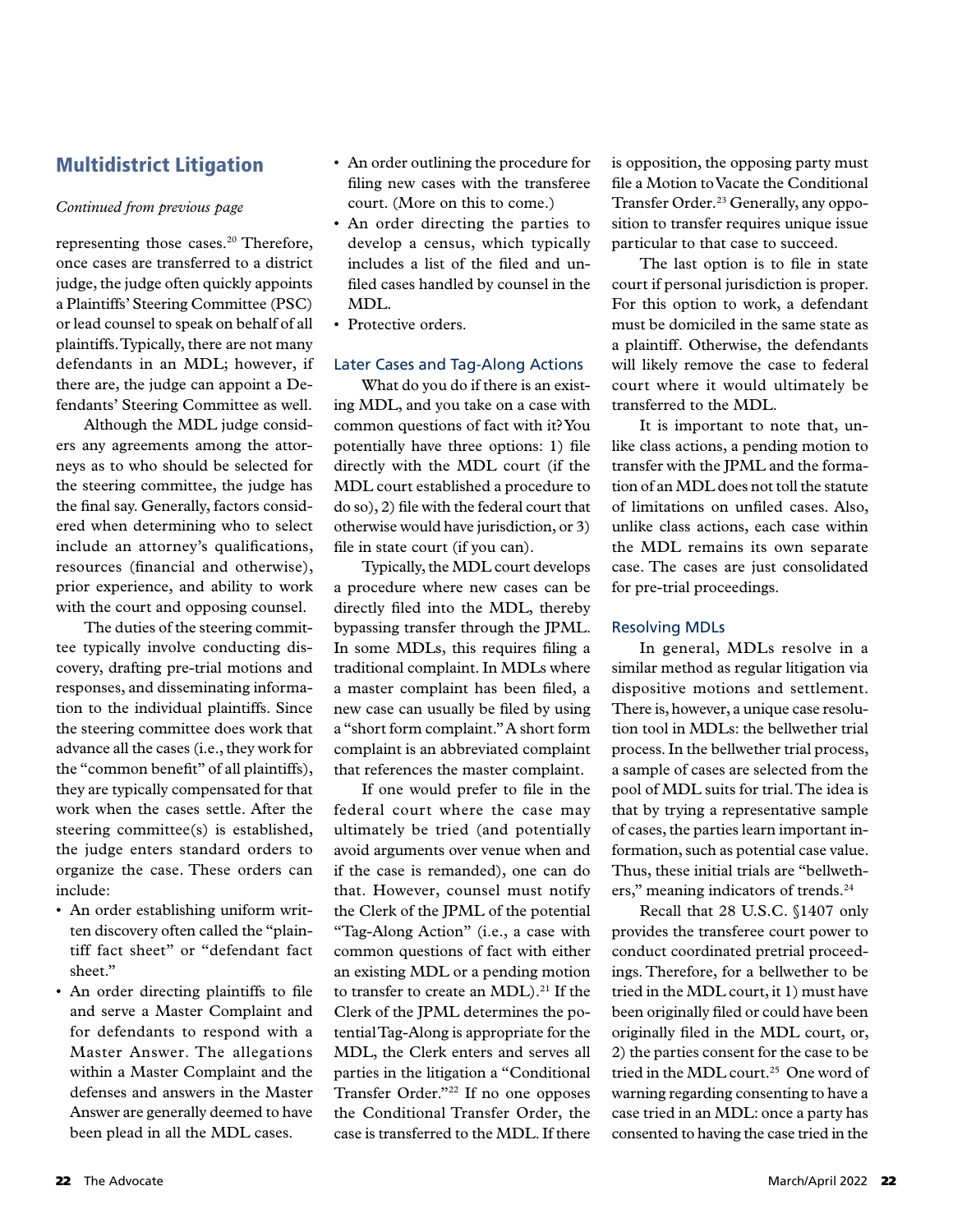MDL, that consent typically cannot be revoked.26

Typically, the bellwether process ultimately places the MDL litigants into a settlement posture and the cases get resolved. However, if the cases are not terminated in the transferee court, they are referred back to the JPML for it to decide whether to remand the cases back to their original courts.

A party can ask the JPML to remand a case by filing a motion to remand or the JPML may remand on its own. However, the JPML is reluctant to remand cases back unless the transferee judge has suggested it.<sup>27</sup> Upon the suggestion of the transferee judge or the JPML's own initiative, the JPML enters a Conditional Remand Order.<sup>28</sup> If no party opposes the order, it becomes final after seven days. If a party does oppose the order, the party must file a notice of opposition within seven days and a motion to vacate within fourteen.<sup>29</sup> The JPML will then typically set the matter for a hearing.

#### Types of Cases Referred to the JPML

Plane-crash cases are the typical law school example of what cases are appropriate for an MDL. However, anything that involves multiple plaintiffs and districts could potentially qualify. For example, the JPML has considered motions for centralization in cases involving other accidents (e.g., train wrecks, hotel fires), products liability, antitrust price fixing, patent infringement, securities fraud, and employment practices.<sup>30</sup>

#### Some Pros and Cons of MDLs **Pros:**

MDL proceedings do, as Congress intended, avoid duplication of discovery, prevent inconsistent pretrial rulings, and conserve the resources of the parties, their counsel, and the judiciary. Additionally, MDL proceedings can provide a path to justice for individuals whose cases were otherwise economically unviable. For example, pharmaceutical cases typically require multiple experts, such as epidemiologists, regulatory specialists, and physicians. If you have only one pharmaceutical case, the costs of working up the case for trial may be more than any potential award or settlement. However, if the experts' costs are split among hundreds of cases, the cases become more economically feasible.

#### **Cons:**

The biggest con to MDL proceedings is time. Although, in the aggregate, MDL proceedings save judicial resources, they are slower than a traditional case's progression. For example, the Deepwater Horizon oil spill—the largest marine oil spill in history—occurred on April 20, 2010. Lawsuits were filed, and on August 10, 2010, the JPML granted transfer of those cases to Judge Emmet Sullivan of the United States District Court for the District of Columbia.31 In total, that litigation involved 6,117 cases. Of those, 815 *remain pending*. 32 Obviously, not all MDL proceedings last more than a decade, but they do take considerably more time to resolve than traditional civil cases.

MDL cases account for most of the federal district courts' caseload. Yet, as the number of attorneys who practice in the type of cases that become MDLs is relatively small, many attorneys are not familiar with MDLs. MDL proceedings differ tremendously from traditional civil cases in that they allow for coordinated pre-trial proceedings, in potentially hundreds of cases, overseen by a district judge in a court that, had the case originally been filed there, may not have been an appropriate venue. Further, the MDL process involves rules and procedures unique to

*Continued on following page*



## Take the Stress Out of Preparing **Settlement Brochures!**

The attorney provides, medical records, accident reports and a questionnaire and the Settlement Brochure is Prepared for You.

### For more information and pricing go to DemandWizard.com